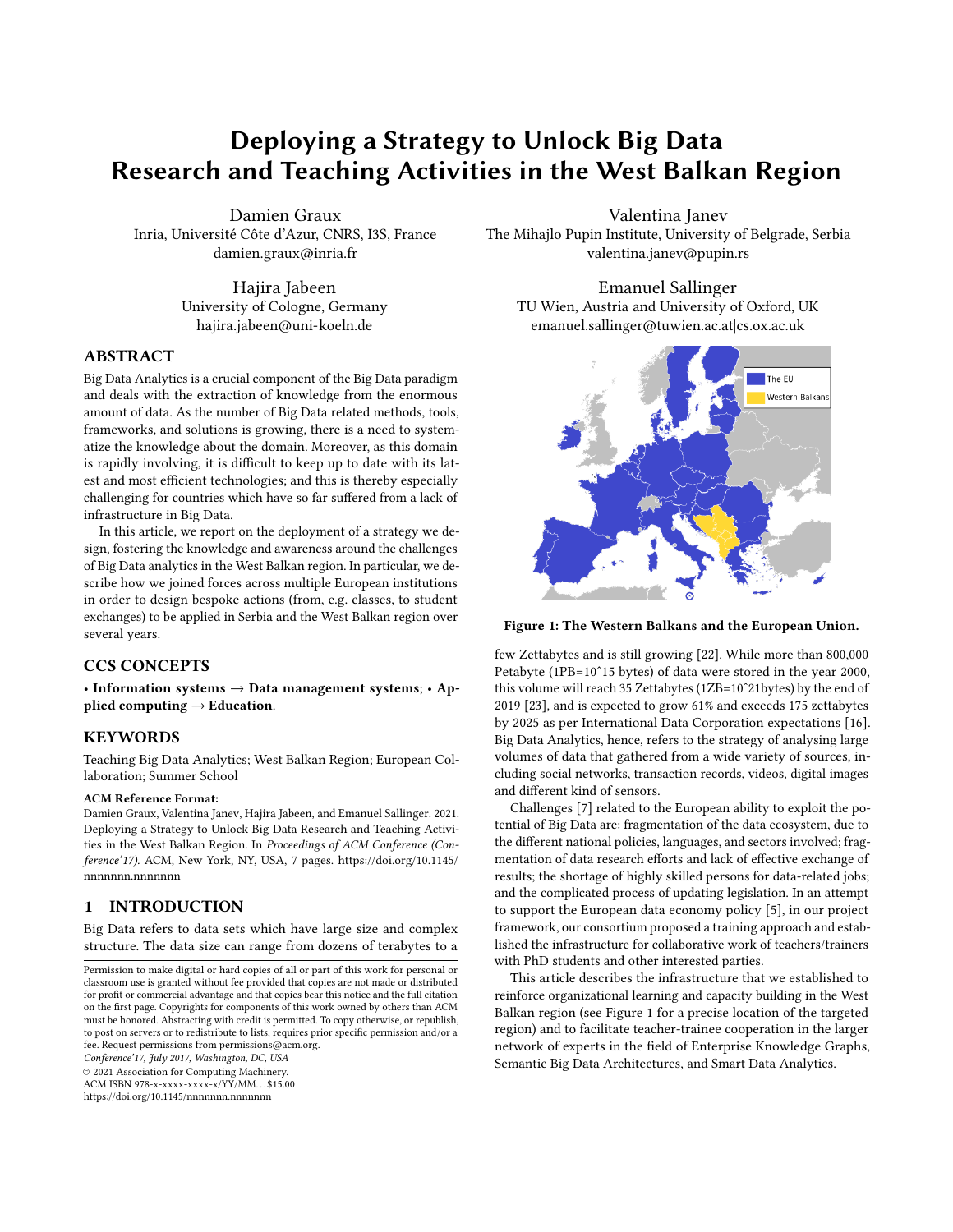The rest of the article is structured as follows. Section [2](#page-1-0) briefly reviews initiatives to teach Big Data. Then, Section [3](#page-1-1) describes the high-level approach we adopted. In Section [4,](#page-1-2) we provide the reader with a complete overview on the designed lecture set, before detailing in Section [5,](#page-4-0) the specific actions we conducted. Finally, we present the created regional momentum around Big Data in Section [6](#page-5-0) and conclude in Section [7.](#page-5-1)

# <span id="page-1-0"></span>2 RELATED WORK

To the best of our knowledge, our initiative is the first one which focused on bringing Big Data technologies through education to the West Balkan countries. Nevertheless, to date, multiple actions have already been deployed to teach Big Data technologies with curricula and specific studies have already explored the particular context of computer science education in the Balkans.

Teaching Big Data concepts. First of all, since the Big Data domain became (within the past decade) essential for most of the tech companies, teachers have set up several curricula in order to prepare their students. These programs are usually tailored for specific audiences as Big Data overlap multiple domains, or focus on specific technologies. For example, [\[20\]](#page-6-6) designs the program to immunologists, [\[4\]](#page-6-7) addresses key aspects of a Big Data unit for middle school, or [\[19\]](#page-6-8) describes the state of the big data analysis education in Business information systems study in Slovakia. Other programs teach Big Data through specific tools e.g. [\[12\]](#page-6-9) on Apache Spark, [\[14\]](#page-6-10) using real-world datasets, or [\[15\]](#page-6-11) thanks to open infrastructure.

In our project, we designed a program able to cover various aspects of the Big Data landscape (see Section [4](#page-1-2) for a description of the lectures and modules) through the teaching of several state-ofthe-art tools and technologies while showing the use of Big Data across multiple industrial use-cases.

Educational actions dedicated to the West Balkans. Due to its historical background, the West Balkan region has been receiving specific attention from computer science teachers within the past decades. In particular, several studies have been focused on the gender influences on studying computer science [\[9,](#page-6-12) [18\]](#page-6-13). More generally, several studies also describe transnational cooperation in higher education in the region [\[2,](#page-6-14) [3,](#page-6-15) [17\]](#page-6-16). Our project is therefore aligned with the aforementioned projects as it aims at building new cooperations between European Big Data experts and West Balkan students and industrial actors.

# <span id="page-1-1"></span>3 AN OPEN EDUCATION APPROACH

The overall objective is to stimulate scientific excellence and innovation capacity, to increase the research capacities and to unlock the research potential in the ICT area in the whole West Balkan region, turning the partner-institutes into regional points of reference when it comes to multidisciplinary ICT competence related to Big Data analytics. In early 2018, the consortium started activities for improving the skills and competences for smart data management through a set of actions including:

• the development of a Knowledge repository (Learning and Consulting Platform) that shall facilitate spreading excellence and exchange of learning materials and best practices

between the international leading organizations and research institutions and industry from the West Balkan countries;

- organization of international events (training, workshops, webinars, conferences) in the West Balkan countries for raising awareness about future trends in Big Data, Semantic Tools and Technologies, standards and applications (or adoption) in the industry;
- forecasting exercises about future trends of data services in Europe.

The capacity building approach  $\text{LAMBDA}^1$  $\text{LAMBDA}^1$  introduced to the West Balkan partner institutes is based on the Strategic Capacity Building Plan that serves as a model and articulates how research institutions of disadvantaged Member States and regions can reach the level of internationally leading counterparts from Europe. Hence, in order to support the transfer of institutional knowledge and expertise to West Balkan staff, both from partner institutes and from relevant stakeholders in the region, a Learning and Consulting Platform was established using Drupal as a content management system. The platform facilitates collaboration including e.g. joined papers, information sharing, or stakeholders' database management. The learning materials that were produced in the project are free, stored in a public repository, and available online via an OpenCourseWare platform [\[8\]](#page-6-17). This repository aims at facilitating the exchange of learning materials, tools, project results, and best practices between the international leading organizations, research institutions and industry from the West Balkan countries.

# <span id="page-1-2"></span>4 BIG DATA LEARNING PROGRAM

In order to structure our Big Data learning program, we split it into eight modules which are tackling various angles of the knowledge we wanted the students to acquire. Following our open education approach, we release our lectures as different media types, meaning that in addition to the various actions we set up (see Section [5](#page-4-0) for more details on them) this allows students to access them either though videos and slide decks or through conventional book chapters. Table [1](#page-2-0) groups at a glance these figures about available media per module. Moreover, this openness and medium-variety helped us facing the COVID-19 crisis as it allows us to quickly deploy virtual classes and events since lockdowns and isolations forced us not to travel across Europe to meet physically.

Practically, these modules spread from very high-level and generic ones such as the Foundations on Big Data to specialized ones e.g. Semantic Big Data Analytics which target more advanced students. In the rest of the section, we describe briefly the content of multiple lectures we designed, grouped by modules, providing the reader with a panorama of the set-up knowledge transfer. We will finish by presenting the use-case oriented lectures that were made in order to tease Big Data technologies, paradigms and tools to specialized attendees who would be focusing on a specific industrial context. In addition, we indicate for each lecture whether it is intended for beginner attendees "(B)", for an advanced audience as technical details and theoretical concepts are discussed "(A)", or whether it also contains a hands-on session "(H)".

<span id="page-1-3"></span><sup>1</sup><https://project-lambda.org/>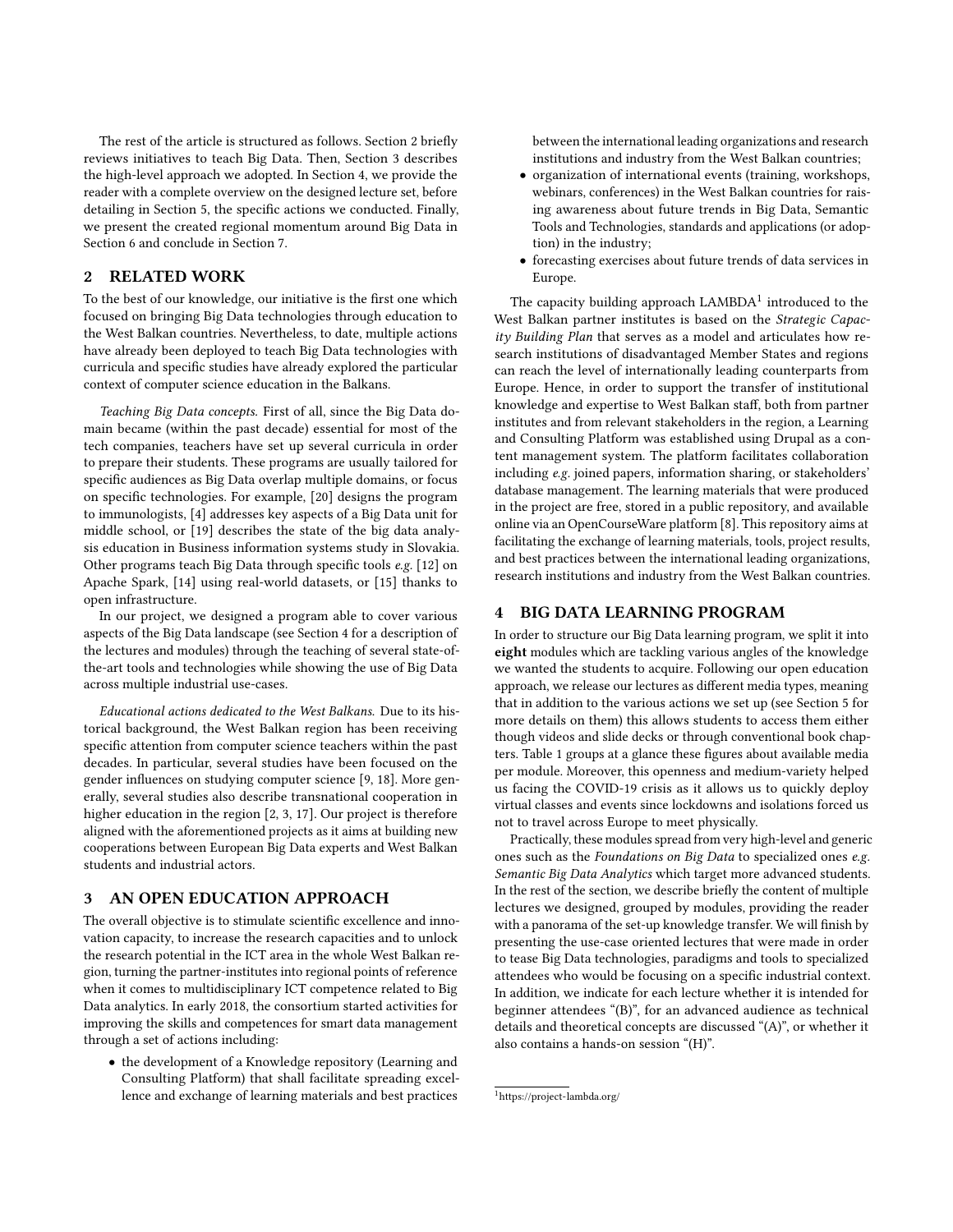<span id="page-2-0"></span>

| Module                | Number of | Available as |                |                |         |       |
|-----------------------|-----------|--------------|----------------|----------------|---------|-------|
| Name                  | Lectures  | Slides       | Video          | Paper          | Chapter | Other |
| Surveys               |           |              |                | 2              |         |       |
| Foundations on BD     |           |              |                |                |         |       |
| Enterprise KG         |           |              | 3              | $\overline{c}$ |         |       |
| BD & KG Tools         |           |              | 2              |                |         |       |
| Semantic BD Archi.    | 5         |              | $\overline{c}$ |                |         |       |
| AI & BD               |           | 2            | 3              |                |         |       |
| Semantic BD Analytics |           | 3            |                |                |         |       |
| Case Studies          |           |              |                |                |         |       |

Table 1: Key figures of the 8 modules.

#### 4.1 Surveys (3)

Survey on Big Data Tools (B). This introductory lecture discusses the Big Data processing pipeline and the Big Data Landscape from the following perspectives: Big Data Frameworks, NoSQL Platforms and Knowledge Graphs, Stream Processing Data Engines, Big Data Preprocessing, Big Data Analytics, and Big Data Visualization Tools.

Overview and Comparison of Machine Learning Algorithms (B). Big Data Analytics is a crucial component of the Big data paradigm and refers to the process of extracting useful knowledge from large datasets or streams of data. Due to enormity, high dimensionality, heterogeneous, and distributed nature of data, traditional techniques of data mining may be unsuitable to work with big data. In this lecture, different big data tools and machine learning algorithms are introduced, discussed, and analyzed.

Survey on Big Data Applications (B). The goal of this lecture is to shed light on different types of big data applications needed in various industries including healthcare, transportation, energy, banking and insurance, digital media and e-commerce, environment, safety and security, telecommunications, and manufacturing. For the selected industries, this lecture discusses challenges that can be addressed and overcome using semantic processing and knowledge reasoning approaches.

## 4.2 Foundations on Big Data (3)

Big Data Ecosystem (B). The rapid development of digital technologies, IoT products and connectivity platforms, social networking applications, video, audio, and geolocation services has created opportunities for collecting/accumulating a large amount of data. The high volumes of structures and unstructured data, stored in a distributed manner, and the wide variety of data sources pose problems related to data/knowledge representation and integration, data querying, business analysis and knowledge discovery. This lecture serves to characterize the relevant aspects of the Big Data Ecosystem with respect to big data characteristics, the components needed for implementing end-to-end big data processing and the need for using semantics for improving the data management, integration, processing, and analytical tasks.

Introduction to Knowledge Graphs (B). Knowledge Graphs (KGs) are one of the key trends among the next wave of technologies. This lecture actually presents why this multitude of definitions is one of the strengths of the area. In particular, it presents three views on Knowledge Graphs: KGs as Knowledge Representation Tools, KGs as Knowledge Management Systems, and KGs as Knowledge Application Services.

Big Data Outlook, Tools, and Architectures (A). This lecture covers the history of Big Data and discusses prominent related terminologies. The significant technologies including architectures and tools are reviewed. Finally, the lecture reviews big KGs that attempt to address the challenges (e.g., heterogeneity, interoperability, variety) of big data through their specialised representation format.

# 4.3 Enterprise Knowledge Graphs (5)

What is a Knowledge Graph? (B). Knowledge Graphs are being used in a variety of applications including web search, answering questions, and for data integration. Knowledge graphs also target output for Natural Language Processing, computer vision algorithms, and Machine Learning algorithms more generally. This lecture summarizes KGs, how to create them, and how to use them with modern artificial intelligence algorithms.

Creation of Knowledge Graphs (A). This lecture introduces how Knowledge Graphs are generated. The goal is to gain: (1) an overview of the different approaches that were proposed for creating a Knowledge Graph and find out more details about the current prevalent ones; (2) an understanding of the different solutions to generate Knowledge Graphs; (3) knowledge to choose the mapping language that suits best a certain use case. After this lecture, the learner should have an understanding of the different solutions available to generate Knowledge Graphs and should be able to choose the mapping language that best suits a certain use case.

Extraction for Knowledge Graphs (A+H). This lecture discusses the topic of (web data) extraction for Knowledge Graphs. Web data extraction is essential to make information available on the web accessible and usable by Knowledge Graphs.

Swift Logic for Big Data and Knowledge Graphs (A). Many modern companies and organizations wish to maintain knowledge in the form of a corporate knowledge graph and to use and manage this knowledge via a knowledge graph management system. The lecture presents how complex reasoning tasks over KGs can be performed while guaranteeing performance both in terms of scalability and in terms of complexity.

Reasoning in Knowledge Graphs: An Embeddings Spotlight (A). In this lecture, reasoning in Knowledge Graphs is introduced. A broad overview focusing on the multitude of reasoning techniques is given: spanning logic-based reasoning, embedding-based reasoning, neural network-based reasoning, and their fascinating connections.

# 4.4 Big Data & Knowledge Graph Tools (4)

Spark using Scala (B+H). This lecture introduces Apache Spark (Architecture, Libraries), the underlying data structures (Resilient Distributed Dataset) and an example with Scala [\[21\]](#page-6-18).

Data Science with Spark and Hadoop (B+H). This lecture technically introduces the use of Apache Spark [\[21\]](#page-6-18) and MapReduce [\[6\]](#page-6-19) via Hadoop for Data Science applications.

Context-Based Entity Matching for Big Data (A). In the Big Data era, where variety is the most dominant dimension, the RDF data model [\[13\]](#page-6-20) enables the creation and integration of actionable knowledge from various data sources. This lecture presents how datasets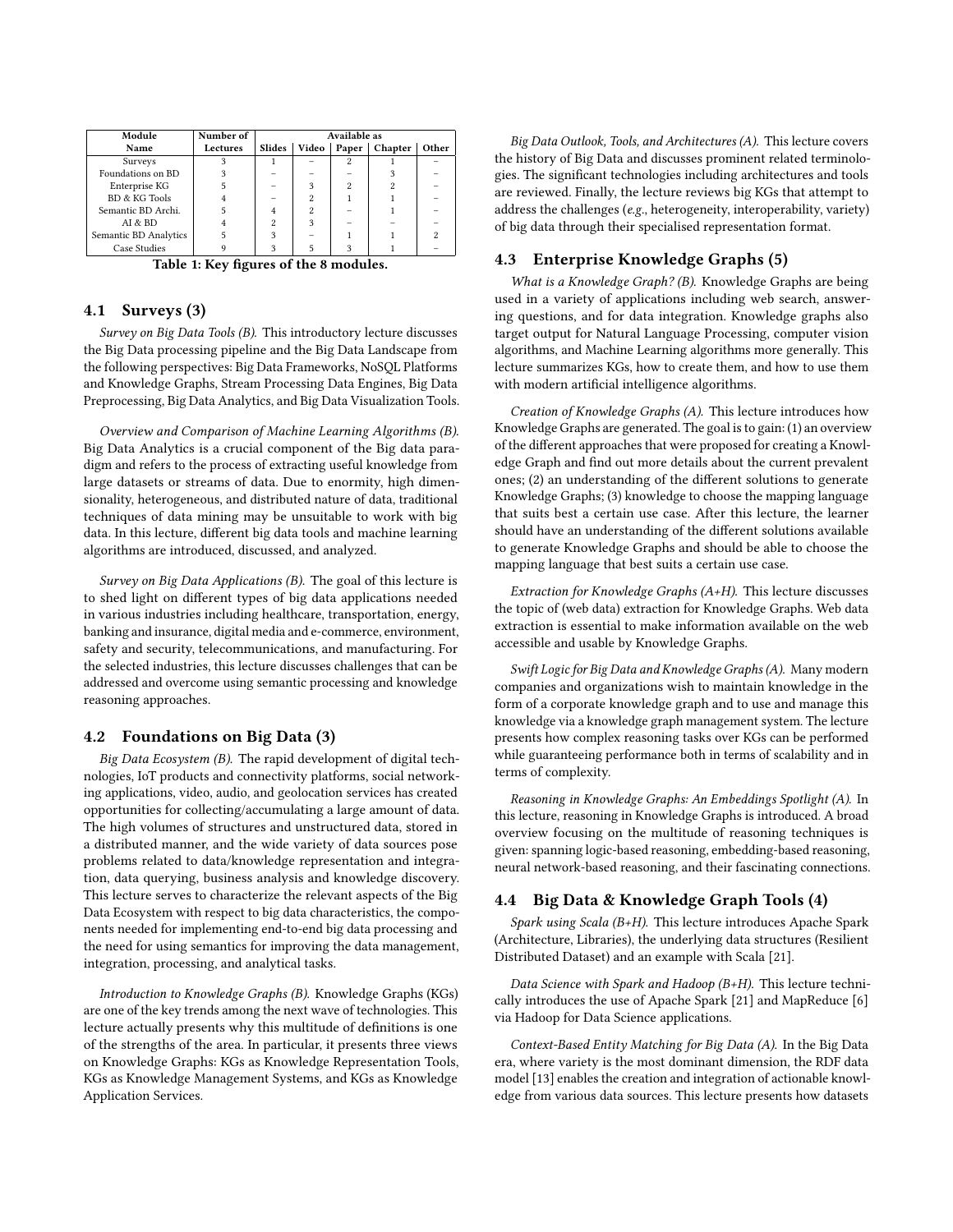can be fused together thanks to the concept of semantic context: explaining the notion of similarity for RDF datasets and describing Formal Concept Analysis to map contextually equivalent entities.

Vadalog System (A). Over the past years, there has been a resurgence of Datalog-based systems in the database community as well as in industry. This lecture presents the Vadalog system: a state-of-the-art Datalog-based system for performing complex logic reasoning tasks, such as those required in advanced KG [\[1\]](#page-6-21).

#### 4.5 Semantic Big Data Architecture (5)

Reasoning in Knowledge Graphs (A). This lecture discusses reasoning in Knowledge Graphs. Reasoning is essential to gain value from Knowledge Graphs by deriving insights and making available new implicit data from existing data. The lecture both covers theoretical and practical aspects, and providing accessible examples based on Vadalog [\[1\]](#page-6-21).

Introduction to Big Data Architecture (B). This technical lecture covers the existing advanced Big Data architectures following a bottom-up approach. The important knowledge to design and architect scalable solutions for challenging problems is introduced. The primary components in the architecture of such systems are also presented, such as distributed file systems or storage systems.

Big Data Solutions in Practical Use-cases (B). This lecture focuses on building Big Data solutions. The students are introduced to unique problem characteristics that drive Big Data and the unending technology options to solve them.

Distributed Big Data Frameworks (A+H). Processing frameworks are essential components of Big Data systems. There are three categories of such frameworks namely: Batch-only frameworks (Hadoop), Stream-only frameworks (Storm, Samza), and Hybrid frameworks (Spark, Hive, and Flink). This lecture introduces them and details Spark focusing on its data model.

Data Lakes and Federated Query Processing (A). Federated query processing techniques provide a solution to scale up to large volumes of data distributed across multiple data sources. This lecture summarizes the main characteristics of a federated query engine, reviews the current state of the field, and outlines the problems that still remain open and represent grand challenges for the area.

## 4.6 Artificial Intelligence & Big Data (4)

Data for AI: Foresight (B). This lecture presents the importance of data, the vision and actions from some industrial organizations point of view. The lecture lists some examples of technical solutions that have been suggested from secure and trusted data sharing.

AI and Knowledge Graphs (B). This lecture focuses on the importance of supporting different kinds of knowledge within a KG at the same time, especially when the KG is a component of large AI architectures where many flavours of AI and data processing come together. The focus here is on the connections.

Conversational AI (B). This lecture describes Speech-to-Text technologies and how they can be used to build Question Answering systems and pipelines over Knowledge Graphs in order to build complex AI systems.

The Revolution of AI (B). This lecture reviews major milestones in the history of intelligent systems and presents cutting-edge research projects that could shape our future with AI. Besides technical research objectives, it proposes economic and ethical initiatives.

#### 4.7 Semantic Big Data Analytics in practice (4)

Distributed Big Data Libraries (A+H). Practically, the Big Data frameworks use different APIs for graph computation and graph processing. In this lecture, the important libraries built on top of Apache Spark are covered. These include SparkSQL, GraphX and MLlib. Students learn to build scalable algorithms in Spark.

Scalable Semantic Analytics Stack (B). This introductory lecture introduces SANSA [\[11\]](#page-6-22) that provides support for: (1) efficient data distribution and semantics-aware computation of latent resource embeddings for knowledge graphs; (2) adaptive distributed querying; (3) efficient self-optimising inference execution plans; and (4) efficient distributed machine learning on semantic knowledge graphs of extremely large scale.

Distributed Semantic Analytics I (B+H). This hands-on lecture covers the needs and challenges of distributed analytics through practical examples and then dives into the practical details of SANSA [\[11\]](#page-6-22) to perform scalable analytics for knowledge graphs.

Distributed Semantic Analytics II (A+H). This hands-on lecture covers the setup, APIs and several SANSA layers in details. At the end of it, the students can create programs that use SANSA APIs.

#### 4.8 Case studies (9)

Semantic information infrastructures from business information delivery to water management (B). The lecture introduces semantic information infrastructures and shows a variety of examples where these infrastructures can provide competitive advantages to the organizations that have adapted them.

Soft computing for transparent synthesis of Geo Big Data (B). This lecture focuses on the strategies that can be set up in order to efficiently deal with large-scale geo-tagged data.

Spatio-temporal models for social and service robots (B). This lecture introduces the data challenges in the area of assistant robots and especially tackles the solutions deployed to deal with the large sensor-generated data flows.

Intelligent systems for road safety (B). This lecture presents how the Big Data technologies have been used so far in order to improve safe driving experience.

Reasoning on Financial Knowledge Graphs: The Case of Company Network (A). This lecture introduces the Enterprise Knowledge Graph of Italian companies of the Central Bank of Italy.

Embedding-based Recommendations on Scholarly KGs (B). One of the applications of Knowledge Graph Embedding models is to provide link predictions, which can also be viewed as a foundation for recommendation services, e.g. high confidence "co-author" links in a scholarly KG can be seen as suggested collaborations. In this lecture, KGEs are reconciled with a specific loss function (Soft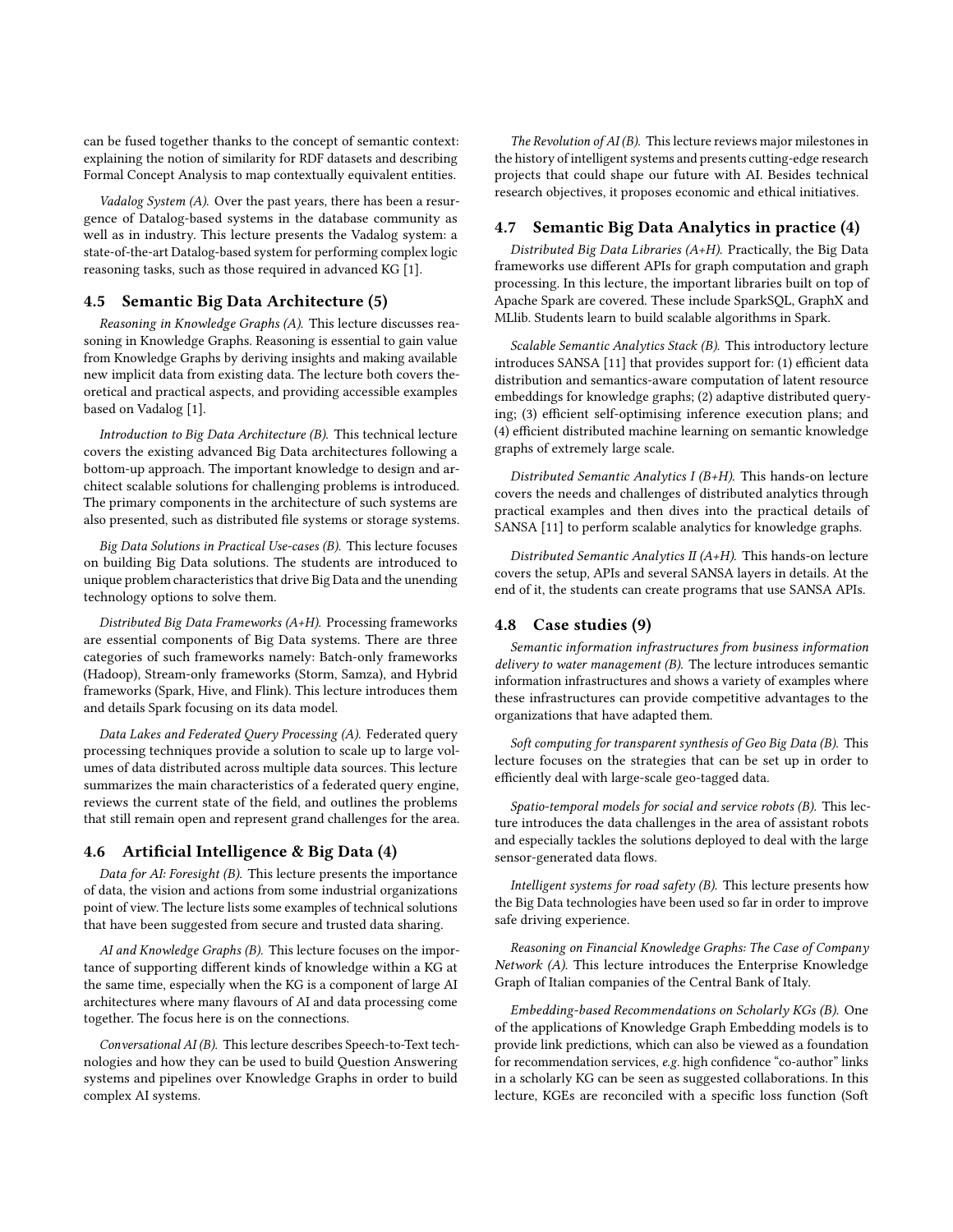Margin) and examined with respect to their performance for the coauthorship link prediction task on scholarly KGs.

Open and Big Data – Utilization Perspective (B). Although each government in Europe with their public administration services can be treated as a big data ecosystem, the opportunities of interconnecting, integrating and processing data on the European level presents a real challenge nowadays. In this lecture, the potential and challenges of implementing the European data strategy in the West Balkan region are discussed, bearing in mind the needs and opportunities of SMEs and NGOs.

Data Analytics for Energy Sector (B). Big Data technologies are often used in domains where data is generated, stored, and processed with rates that cannot be efficiently processed by one computer. One of those domains is definitely the domain of energy. Here, the processes of energy generation, transmission, distribution, and use have to be concurrently monitored and analyzed in order to assure system stability without brownouts or blackouts. Some of these tools, deployed for monitoring and controlling energy, are presented in this lecture. This balances the end-user perspective (such as Non-Intrusive Load Monitoring, Energy Conservation Measures, and User Benchmarking) and the perspective of the grid (production, demand and price forecasting).

Predictive Analytics in Renewable Energy Systems (B). With the aim of improving ecological interest, the share of renewable energy sources in energy production has to be increased. Nonetheless, that growth adversely influences the grid's instability, as a result of dependencies of renewable solutions on weather conditions. Therefore, to provide stable energy delivery, planning the consumption in advance with respect to the availability of renewable production is necessary. This lecture is focused on comparing current state-of-the-art approaches for different renewable energy sources.

## <span id="page-4-0"></span>5 KNOWLEDGE TRANSFERRING ACTIONS

As presented in Section [3,](#page-1-1) the overall goal of our initiative is to transfer knowledge on Big Data technologies in West Balkan so that students are familiar with these tools and paradigms. Therefore, we did not only focus on creating a set of lectures (see their detailed presentations in Section [4\)](#page-1-2) but rather built momentum thanks to the participation of multiple top researchers from various institutes and universities across Europe. Each expert was then in charge of advertising their own domain of expertise, allowing thereby students to be at the forefront of these various research domains.

Moreover, we also set up several actions in order to strengthen the connections between states and people and in order to create means of collaboration and knowledge exchange. In particular, we promoted our initiative in multiple international conferences, organized summer schools and invited Master students from Balkan to Western European states.

#### 5.1 Advertising initiatives

In order to promote the project and to connect with experts from Big Data related domains, part of our efforts was orientated towards international research events. Participating there allowed us to involve new researchers and institutions in the project. In two years, the different members of the consortium attended more than 30

<span id="page-4-2"></span>

| <b>Lecturers</b> |    | <b>Attendees from West Balkan</b> |               |  |
|------------------|----|-----------------------------------|---------------|--|
| Country Number   |    | Country                           | <b>Number</b> |  |
| Germany          | 5  | Serbia                            | 39            |  |
| Bulgaria         |    | Croatia                           | 3             |  |
| Hungary          | 1  | Bosnia & Herzeg.                  | 2             |  |
| Romania          | 2. | Montenegro                        | 2             |  |
| Serbia           | 4  | North Macedonia                   | 2             |  |
| UК               |    |                                   |               |  |
| Austria          |    |                                   |               |  |
| Italy            |    |                                   |               |  |
| Total:           | 16 | Total:                            | 48            |  |

Table 2: Lecturers and attendees by country (school 2019).

distinct conferences and also (co-)organized more than 15 events<sup>[2](#page-4-1)</sup> dedicated to networking around our curriculum. And as a consequence, the project has now involved more than 200 experts from more than 100 organizations in its knowledge transfer initiative.

# 5.2 Summer Schools

So far, as of January 2021, we conducted two summer schools on site, in Serbia. This gave the experts the opportunity of sharing directly their knowledge with students from the West Balkan states.

5.2.1 Physical 2019 edition. In 2019, we organized a summer school in Belgrade (Serbia) in order to share knowledge with students. It was a 3-day event, scheduled as follows:

- 1st Research Industry Forum composed of keynotes and presentations from companies;
- 2<sup>nd</sup> Lectures of experts from partner institutions;
- 3<sup>rd</sup> Lectures of experts from partner institutions.

The Research-Industry Forum was a one-day event organized together with the summer school so that PhD students (participants of the school) have an opportunity to learn about the newest technologies and trends in this and related fields, as well as about use cases from the following companies: OntoText, SAS Institute, CISCO, Banca d'Italia, Meltwater, etc.

The school, for a first edition, was overall well attended, as we received attendance from almost 50 students from 5 West Balkan countries. Moreover, the scientific program was ensured by more than 15 experts coming from 8 different countries. The detailed countries and figures are presented in Table [2.](#page-4-2)

5.2.2 Virtual 2020 edition. Preparation of lectures is an activity that goes on continuously from the very beginning of the project. The preparation of the 2020 edition of the summer school started at the end of 2019. The date was fixed at the beginning of 2020, while the Program was discussed in February 2020. Originally, it was planned to be a live event like the school organized in 2019. However, due to the COVID-19 pandemic, the decision was made to hold an online 2-day event, while the 3rd day activities (hands-on sessions) were postponed for few months.

Nevertheless, the virtual event attracted actually more participants (ca. 70) than the 2019 edition. Moreover, as presented in Table [3,](#page-5-2) the number of distinct countries increased, from 12 to 17. Such an improvement of participation might be explained by two

<span id="page-4-1"></span><sup>2</sup>Networking events:<https://project-lambda.org/Past-Events>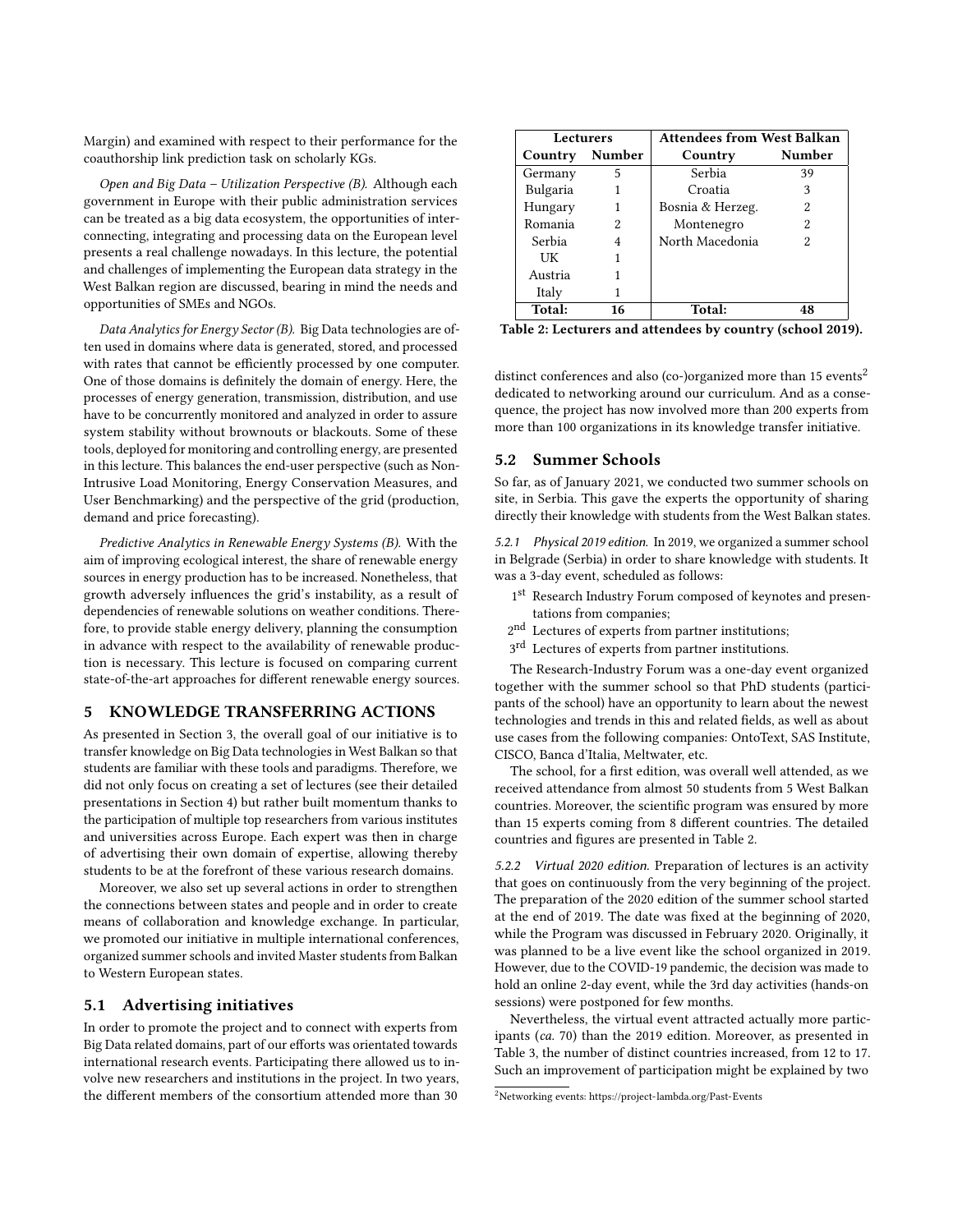<span id="page-5-2"></span>

| Represented      | Number of |                     |  |
|------------------|-----------|---------------------|--|
| Countries        |           | Lecturers Attendees |  |
| Serbia           | 2         | 33                  |  |
| Italy            | 2         | 5                   |  |
| Germany          | 4         | 3                   |  |
| UK               | 2         | 2                   |  |
| Czech Rep.       | 1         | 1                   |  |
| Belgium          | 1         | 1                   |  |
| Austria          | 1         | 1                   |  |
| Croatia          | 1         | 1                   |  |
| Bosnia & Herzeg. | 1         | 1                   |  |
| India            | 1         |                     |  |
| Greece           | 1         |                     |  |
| Bulgaria         | 1         |                     |  |
| Romania          |           | 1                   |  |
| North Macedonia  | 1         |                     |  |
| Montenegro       | 1         |                     |  |
| Albania          |           | 1                   |  |
| Ireland          | 1         |                     |  |
| Total:           | 21        | 50                  |  |

Table 3: Lecturers and attendees by country (school 2020).

factors: first; the second edition was built up on the success of the first one, and second; the fact that the event went online allows an easier way of attendance as people do not have to travel. And the laster possibility explains the fact that, for instance some people were joining from very far e.g. from India.

#### 5.3 Staff Visits and Exchanges

Lastly, we set up staff exchange activities. Indeed, we consider that establishing deeper connections with key people allows to create a stronger momentum within the knowledge transfer process to the whole region as these people will then promote the initiative and advertise it for the next round of lectures. In practice, these actions were targeting two types of people.

First, in order to build strong connections, we aim to strengthen the links between research group leaders. To do so, the consortium organized working groups where participants were able to brainstorm to build bridges between their own domain of expertise and Big Data. Such groups led to extensive discussions with possible future industrial partners and therefore pave the road to partnerships between Western Europe countries and West Balkan countries.

Second, as the project aims at unlocking Big Data research activities, we also set up student exchanges from West Balkans to Western Europe. These stays of several days inside partner laboratories gave the opportunity to students to directly follow Big Data experts in their own premises. They were then able to present their current research topics and to ask how Big Data technologies could be used to help solving some of their technical challenges.

## <span id="page-5-0"></span>6 FEEDBACK & FUTURE ADOPTION

During the two summer schools, we collected feedback from the audience. A feedback questionnaire was distributed to participants of the school and in-person interviews were conducted with selected participants. Twenty-three participants answered the questionnaire,

<span id="page-5-3"></span>

| <b>Faculty, University</b>                                    | Country          |
|---------------------------------------------------------------|------------------|
| Sch. of Electrical Eng., Uni. of Belgrade                     | Serbia           |
| Fac. of Agriculture, Uni. of Novi Sad                         | Serbia           |
| Fac. of Sciences, Uni. of Novi Sad                            | Serbia           |
| Fac. of Electronic Eng., Uni. of Niš                          | Serbia           |
| Fac. of Mechanical Eng., Uni. of Niš                          | Serbia           |
| Fac. of Transport and Traffic Eng., Uni. of Belgrade          | Serbia           |
| Sch. of Eng. Management, Union Nikola Tesla Uni.              | Serbia           |
| Fac. for Information Technologies, Belgrade Metropolitan Uni. | Serbia           |
| Fac. of Organization and Informatics, Uni. of Zagreb          | Croatia          |
| Fac. of Computer Science & Eng., St. Cyril and Methodius Uni. | North Macedonia  |
| Fac. of Electrical Eng., Uni. of Montenegro                   | Montenegro       |
| Fac. of Natural Sciences and Mathematics, Uni. of Tuzla       | Bosnia & Herzeg. |
| $\mathbf{r}$ $\mathbf{r}$                                     |                  |

Table 4: Adoption of lectures in West Balkan universities.

e.g., "I would like to see the lectures presented at the School integrated in one of the master courses". The feedback will be used to better plan our next summer school. Overall, the collected feedback was positive and emphasised the quality and diversity of the learning material; in parallel, participants also suggested that more interactions could take place between the teachers and participants.

Moreover, we already received multiple interest expressions to adopt our lecture set. Additionally, as presented in Table [4,](#page-5-3) twelve schools and faculties (from the region) have already used and integrated the teaching material we shared into their own curricula. We therefore acknowledge that our initiative spreads across the region and various experts who build the curriculum are now involved in exchange programs, fostering Big Data adoption.

## <span id="page-5-1"></span>7 CONCLUSION

In this article, we presented the program we started to deploy three years ago in Europe in order to develop the teaching and research activities in the domain of Big Data in the West Balkan region. To do so, we set up a consortium of domain experts who collaborated together to build a comprehensive set of lectures (exploiting multiple media) on the considered domain while taking care of advertising Big Data through various technical case studies and published them both online $^3$  $^3$  and in an open-access book  $\left[ 10\right]$  already downloaded more than 40 000 times as of April 2021. In parallel, we organized several events to promote our initiatives, prepared staff exchanges and finally initiated a summer school series to directly teach in Serbia.

Our goal is now to continue our efforts of knowledge transfer with the West Balkan region. To do so, we are planning to extend the set of lectures, providing for instance, more hands-on sessions and to enrich the medium-diversity of each lecture (i.e. text-material, slide decks and videos). Moreover, we are currently starting the process to organize the third edition of our summer school. Finally, because our initiative has been well-received in the West Balkan region, we would be happy to start also applying our strategy in another region: since all the lectures are openly accessible, the current curricula could be easily extended by using parts of our lecture set.

Acknowledgements. This work was supported by the EU H2020 grant 809965 LAMBDA, the Vienna Science and Technology Fund (WWTF) grant VRG18-013, and the EPSRC grant EP/M025268/1.

<span id="page-5-4"></span><sup>3</sup><https://project-lambda.org/Learning>